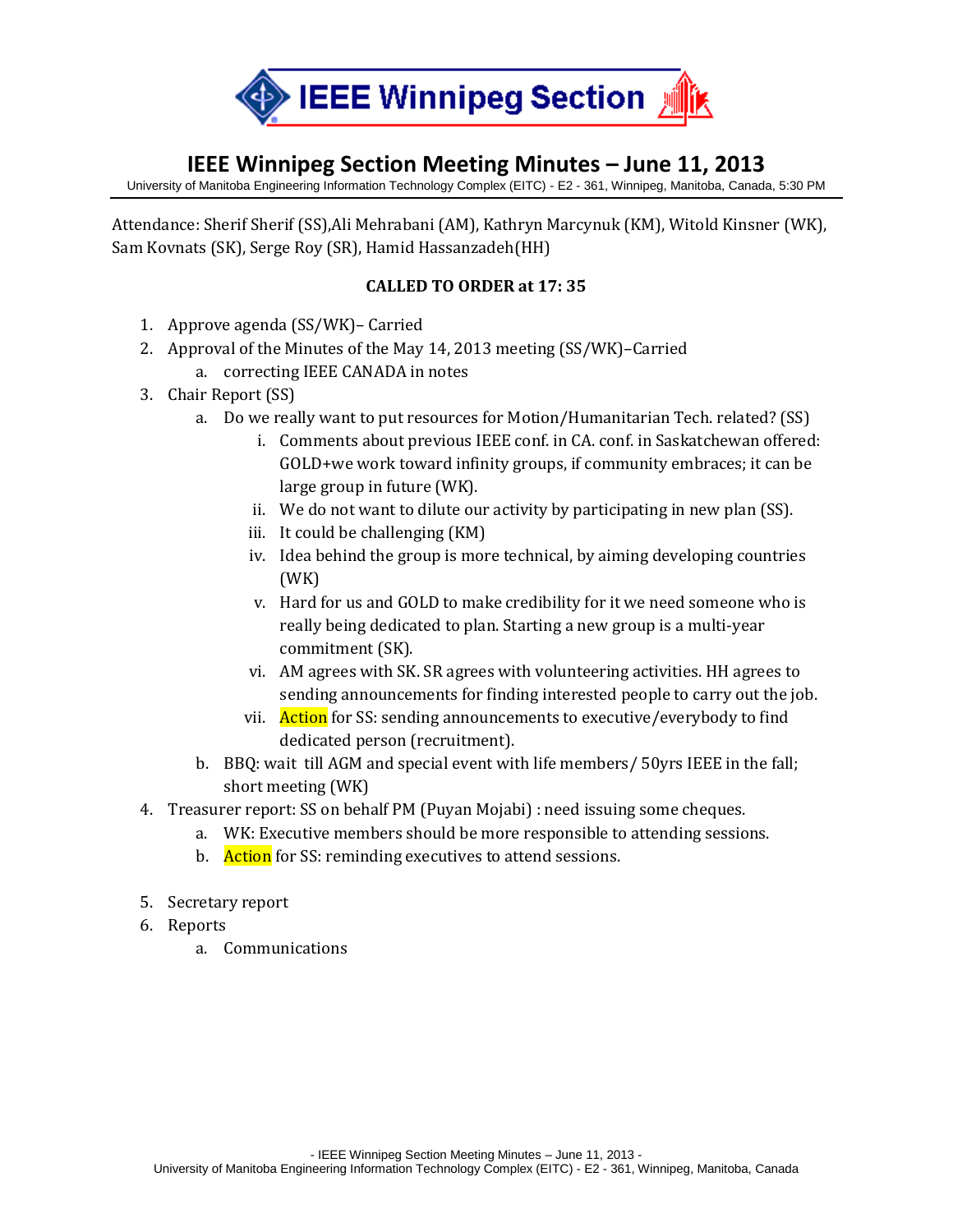- b. Computer and Computational Intelligence
	- i. Verna Kirkness (VK) Program for Aboriginal Students 2013 (VKPAS2013), WK gave explanation and distributed agenda about the one week workshop (2 June-8 June 2013) which totally funded by VK. IEEE Winnipeg did not participate last year. Consider participation in future (WK).
	- ii. Next space camp will be held on Aug.  $18<sup>th</sup>$  for high school students. Announcements are published. All Manitoba aerospace industries are involved. Media and Military are involved in DSAT; Manitoba Space Adventure. 10 events in last month.

## c. EMBS

- i. No events last month. Trying to have something for next months.
- d. EduManCom
	- i. Working toward industrial forum for obtaining feedback from industry in Canada/US. Ken Ferens is preparing it to be ready for Fall.
- e. PES
	- i. Lunch on presentations mainly suitable for industrial people (parking lot problem around campus) SR & SK.
- f. Robotics and Control
	- i. Nariman Sepehri (NS) has talked to SS, requesting 1500\$ for Robotics and Control.
	- ii. People were disagreeing to funding Robotics and Control before completion of official paperwork.
	- iii. Action for Jodan Heibert : completing paperwork and official requirements for Robotics & Control; to be registered.
- g. Waves
	- i. Tomorrow they have an event titled: Microwave Photonics. No more news.
- h. GOLD
	- i. LaTex workshop was held.
	- ii. P.Eng seminar in October will be held.
	- iii. BBQ will be held next week at St. Vital Park; 5\$ member, 10\$ non-member fee (KM)
	- iv. T-shirts for GOLD (each 35\$) has been ordered (KM).
	- v. e-notice has not published yet; probable error in mail server,
	- vi. Action for SS: Call Jordan Hiebert for e-notices+section meeting at BBQ. WK: may be approval for email is missing.
- i. Life Members
- j. WIE
- k. TISP
	- i. WK explained.
- l. Newsletter
	- i. AM has talked to Dr. Irani , they're preparing next issue.